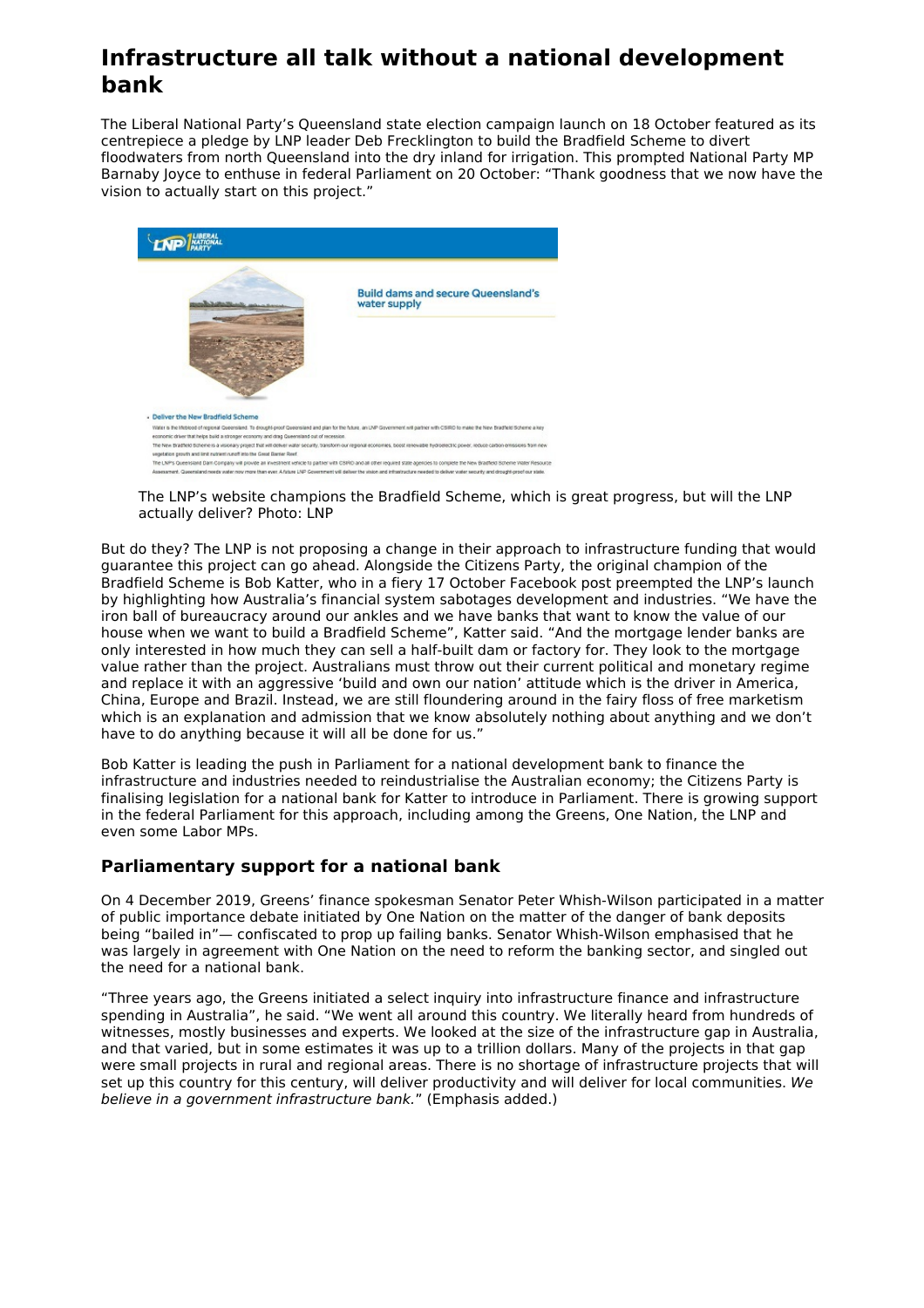

The Gold Coast Bulletin's report on Senator Rennick's proposal to fund a high speed rail connection to Brisbane with a national bank.

On 23 March 2020, One Nation Senator Malcolm Roberts intervened in the debate over the government's \$130 billion COVID-19 response package, by pointing out the short-sightedness of the government's approach. "It is One Nation policy to create a 'people's bank' to give the big four banks some real competition in the areas in which they are complete failures—honesty, integrity and accountability", he said. "A people's bank would be really handy right now. … Can this government really only think a few months ahead? Where is the vision in this rescue package? Why are we not getting cracking today on nation-building schemes to create new productive capacity to power this nation to a future, to create fresh wealth for everyday Australians? Where is the Bradfield scheme? Where are the dams, the power stations, the ports and airports? Where are the railways to places that need them? We are selling off our farms, shrinking rural Australia, shedding jobs and sending the profits from this new corporate agriculture to the Cayman Islands."

Some members of the Liberal and National parties are speaking out for a national infrastructure bank. In an 11 June 2020 speech in the Senate, LNP Senator Gerard Rennick declared: "The Reserve Bank must fund an infrastructure bank that will underwrite nation-building projects. An infrastructure bank is where monetary policy meets fiscal policy, and it is the link that governments need to grow our economy. If there has been a fundamental flaw in the western government's response to the GFC, it has been in propping up inefficient companies and banks instead of building productive infrastructure like China, whose economy has grown strongly because of its commitment to nation-building infrastructure. Let's not forget: 50 years ago China was coming out of the Cultural Revolution. Yet today it has managed to pull a billion people out of poverty because its central bank, and not foreign banks, funded the development of infrastructure."

In a 7 October Gold Coast Bulletin column, "How massive fast rail cost can be paid for", columnist Keith Woods reported Senator Rennick's proposal for using a national infrastructure bank to fund fast rail for the Gold Coast. "Queensland Senator Gerard Rennick, among those pushing hardest for nationbuilding infrastructure projects including a Gold Coast fast rail line, has put forward an eye-catching proposal on how the funding could be arranged", Woods reported. "On a visit to the Gold Coast last week, he outlined to your columnist his vision of a national Infrastructure Bank…. It's quite complicated monetary policy, but put simply, Senator Rennick wants to see nation-building infrastructure delivered, and jobs created, without resorting to borrowing yet more billions from